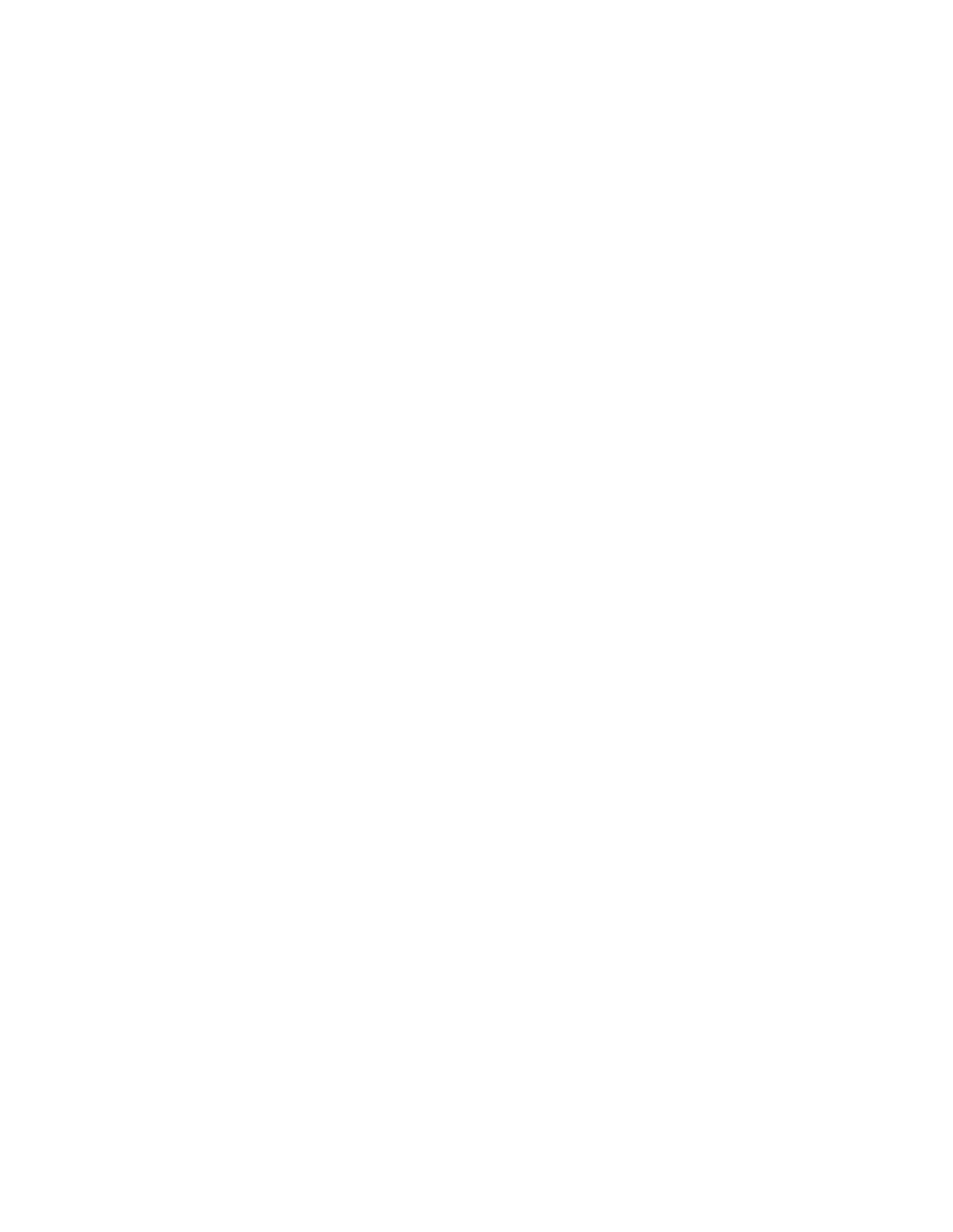

# **Getting Started**

**As you begin operations, it can be easy to get caught up in the day-to-day round of activities needing attention. However, it is also important to focus on some larger, ongoing issues that are important to the success of your program. These ongoing activities are often called best practices.** 

The purpose of this brochure is to outline some proven practices that should occur within the planning, implementing, and evaluating phases of the management control cycle shown below.

The figure provides a conceptual framework for the following discussion. The circle emphasizes the ongoing nature of the management process. As the initial cycle is completed, you turn to planning for the next cycle—incorporating improvements based on lessons learned during evaluation. This iterative planning/improving process is in itself a best practice.

Of particular interest to legislators are your policies, data collection, and performance measurement activities. Policy is implemented in your day-to-day activities. Data collection is an ongoing process as well, one that flows into the evaluation phase. We will discuss performance measurement as part of both planning and evaluating.



The federal Government Accountability Office (GAO) stated in a report on the Government Performance and Results Act that organizations successfully implementing management reform had taken three key steps in common. "These were to (1) define clear missions and desired outcomes, (2) measure performance to gauge progress, and (3) use performance information as a basis for decision making." These key steps are the essence of the best practices discussed in this guide.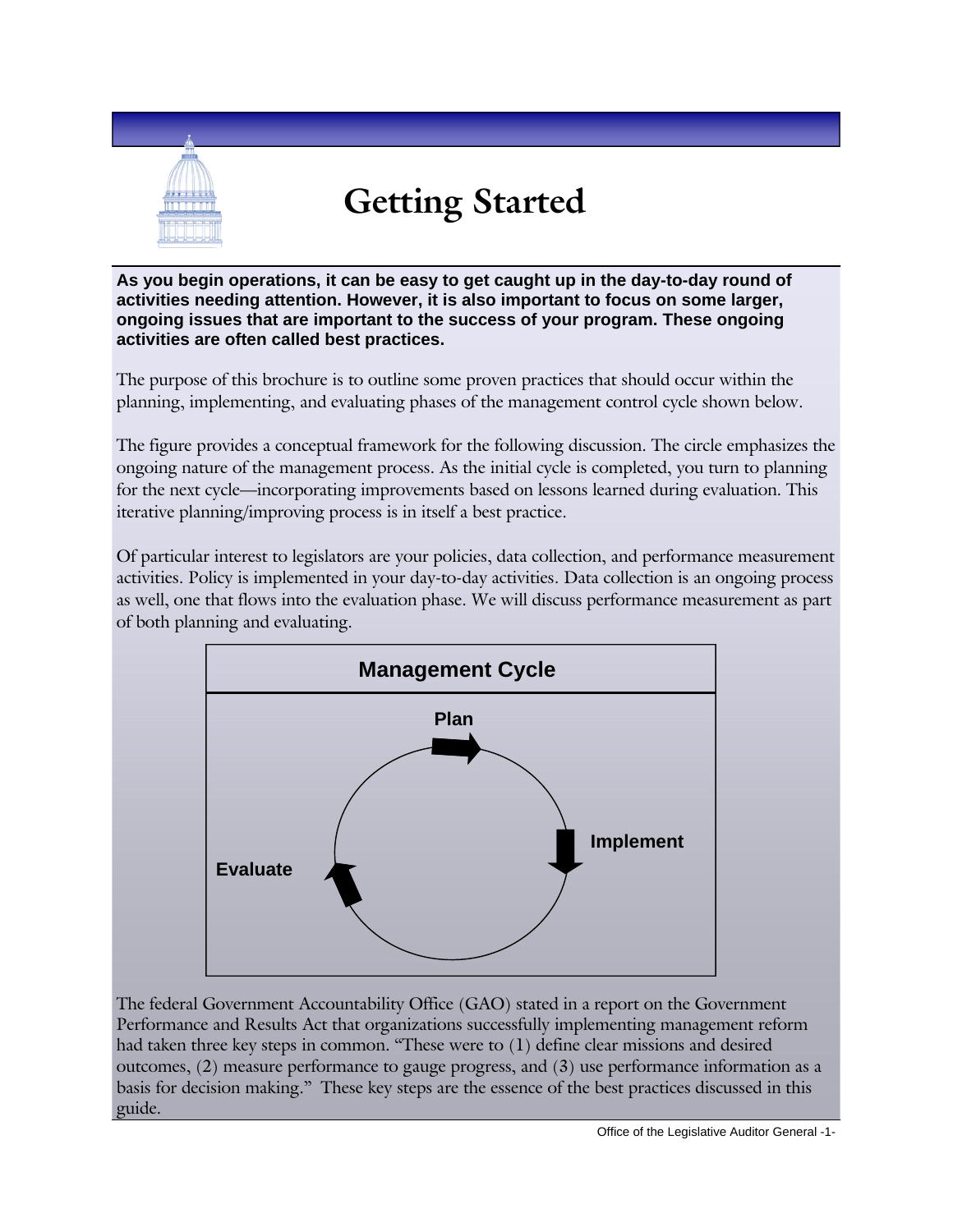

**Planning should be your first step; it then becomes an ongoing activity that includes revising your goals and objectives as progress is made. Also, develop a strategic plan for the long term and an annual budget for the short. Planning should also include the development of a performance measurement system.** 

**The development of strategic plans, goals, and objectives should be the starting point for a program's performance measurement efforts. Build accountability into the process by reporting progress to the Legislature and the Governor. Remember—planning is a continuous process that involves making adjustments along the way as you strive to achieve your goals and objectives.** 

#### **Recommended Best Practices**

• Develop a strategic plan that includes long- term goals, refining them as needed. This should be a specific, quantifiable action plan driven by the agency's objectives. The strategic plan is an evolving document and is regularly being updated.

• Develop and prioritize goals and objectives for each year; plan activities to meet those goals.

#### • Identify who your stakeholders are and involve them in the development of your goals and objectives to get their assistance in defining what you need to accomplish. • Identify and be guided by legislative intent by reviewing statutory mandates at both the state and federal levels. • Learn about and adapt the methods other similar programs (local or in other states) have taken when planning and setting up their programs. • Consider these three questions when writing a mission statement: - What is our purpose? - What products/services must we deliver to meet that purpose? - How will we accomplish our purpose? **Audit Findings**  A common concern we have identified in audits is that a mission has been redefined. Some agencies refocus their efforts to the point that they no longer address functions assigned by the Legislature in statute. • Sometimes a program expands responsibilities and does more than was intended at costs that outweigh benefits to their clients. • At the other end of the spectrum, sometimes a program defines its mission so narrowly that a statutorily-assigned function is neglected. Research the law and determine legislative intent for your program when developing a mission statement.

-2- Best Practices for Good Management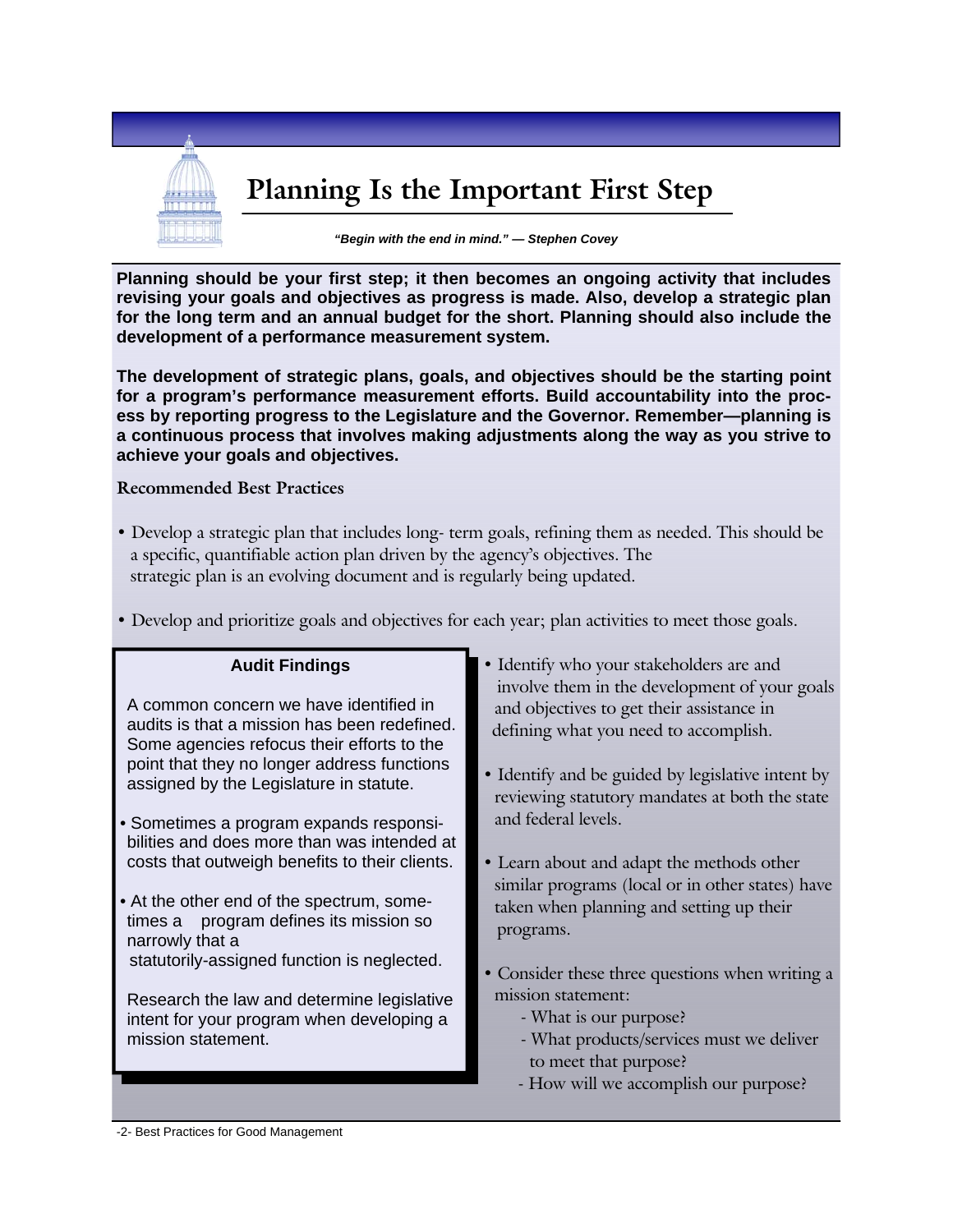### **Key Definitions**

**Mission Statement:** describes the overall role of the agency; clearly identifies what the organization does, and why and for whom it does it.

**Goals**: broad statements of long-range purposes, qualitative but not yet quantified; achievement of goals will help fulfill the mission.

**Objectives**: clear targets for specific action; specific, quantified, time-based statements of desired outcomes or accomplishments; must be realistic and attainable.

The examples in the box below (and others as well) can be found in the workbook titled *Performance Measurement: Concepts and Techniques*, issued by the American Society for Public Administration.

#### **Examples of Well-Written Goals and Objectives**

#### **Goals**

- •To enhance the participation in society of people with disabilities
- •To improve the living conditions of children
- •To sustain above-average economic growth

#### **Objectives**

- •To reduce the theft rate 35% by the end of the year
- •To reduce waiting time by 15% by April
- •To increase the number of stolen bikes recovered by 50% within five years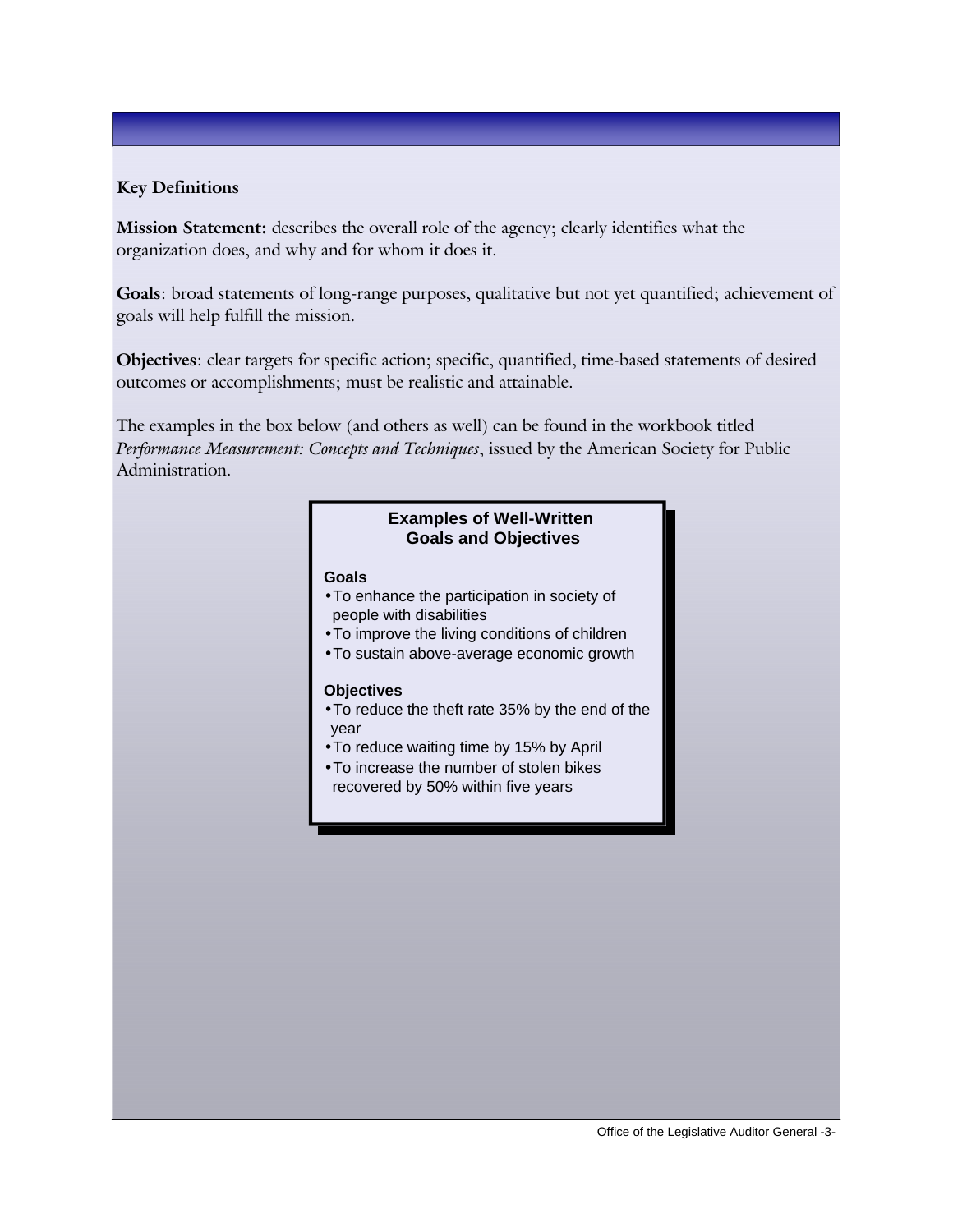**Implementing Good Policy and Procedure** 

*"Even if you're on the right track, you'll get run over if you just sit there." — Will Rogers* 

**Daily implementation of your written policies provides guidance and defines acceptable program practices to staff. Procedures operationalize policies, giving guidance while allowing for discretionary decision making within the confines of the policies already set.** 

#### **Recommended Best Practices**

- Adapt statewide policy to the needs of your program. Examples of statewide policies already in place include the following:
	- Disbursements and purchasing
	- Human resources and payroll
	- Fixed assets and inventory
	- Sexual harassment policies
	- Equal opportunity
	- Data processing controls
	- Travel
	- Acceptable uses of information technology
- Develop policy specific to your program's goals and objectives as well.

#### **Audit Findings**

We have often identified concerns related to policies and procedures.

- One agency specified in policy how bonuses were to be handled, but ignored the policy in awarding the director repeated large bonuses.
- Some staff in a second agency followed "informal policies" that, while written, had not been authorized by their director. Other staff worked without any written guidance.
- A third agency's written policies were not provided to recently hired staff.
- Be certain that policies are consistent with statutory provisions.
- Get advice from your executive director and department staff as you develop policy statements.
- Once policies are set, develop procedures to guide your staff in the implementation and day-to-day decision making relevant to your program's goals and objectives.
- Keep procedures updated.
- Perhaps the most important advice that comes out of our performance audit experience is that program policies:
	- need to be in writing,
	- need to be distributed and readily available to all interested parties,
	- need to be kept current through regular review and updating, and
	- above all, need to be adhered to.

-4- Best Practices for Good Management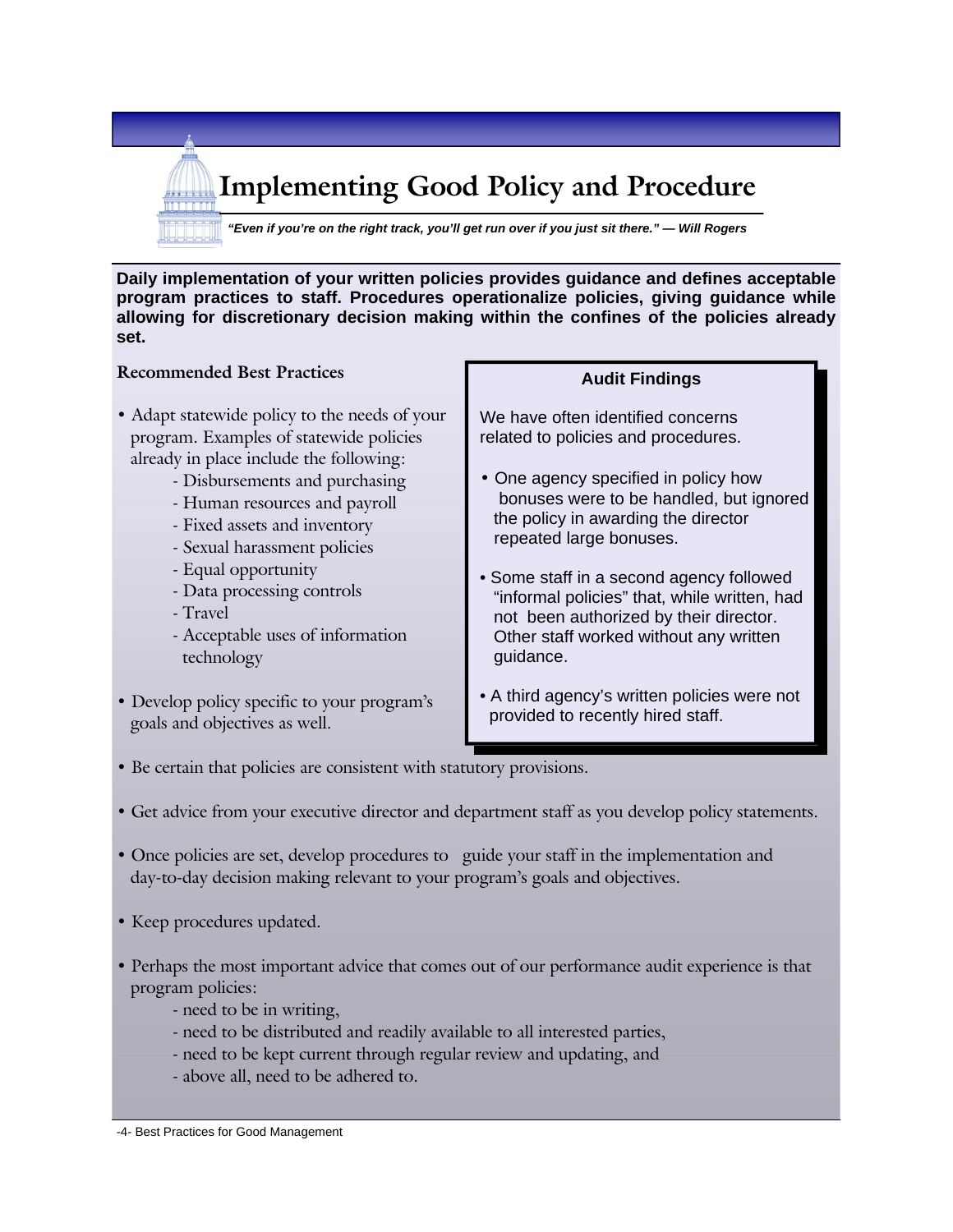

**Data's value is in usefulness. To assess performance, you will probably use input, output, and outcome data. Input data quantify your resources (staff, equipment, funding). Output data show what you have produced with your resources and help you assess whether you are achieving short-term goals. Outcome data show the end results or effect of your efforts and help assess progress toward long-term performance goals.** 

#### **Recommended Best Practices**

- Determine what data are needed to accurately reflect program operations over time and to assist management in making good decisions.
- Collect data that facilitate performance measurement and evaluation.
- Data collection activities should:
	- Provide needed data in a reliable, timely manner
	- Contribute to making good management decisions
	- Be linked to your goals and objectives
	- Be protected by physical and electronic security controls
- Balance the cost of data collection efforts against the need to ensure that data are complete, accurate, and consistent.

### **Some Audit Experiences** Data management is increasingly important in the Information Age. A reliable, secure system that provides needed information in a timely manner is indispensable. • We were asked to conduct an audit of a complex state agency's data because legislators needed more trust in the data's accuracy and reliability when making funding decisions. • Another state entity with multiple service locations was unable to produce data showing whether millions of dollars in

designated funding had been spent

appropriately.

- Use collected data to assess efficiency (input vs. output) and effectiveness (outcomes).
- Evaluate performance data and make needed interim changes to meet goals and objectives.
- Promote accountability by providing performance data to the legislative and executive branches, clients, and customers.

Remember that these are ongoing processes that should recur after your performance measurement system is put in place.

#### Office of the Legislative Auditor General -5-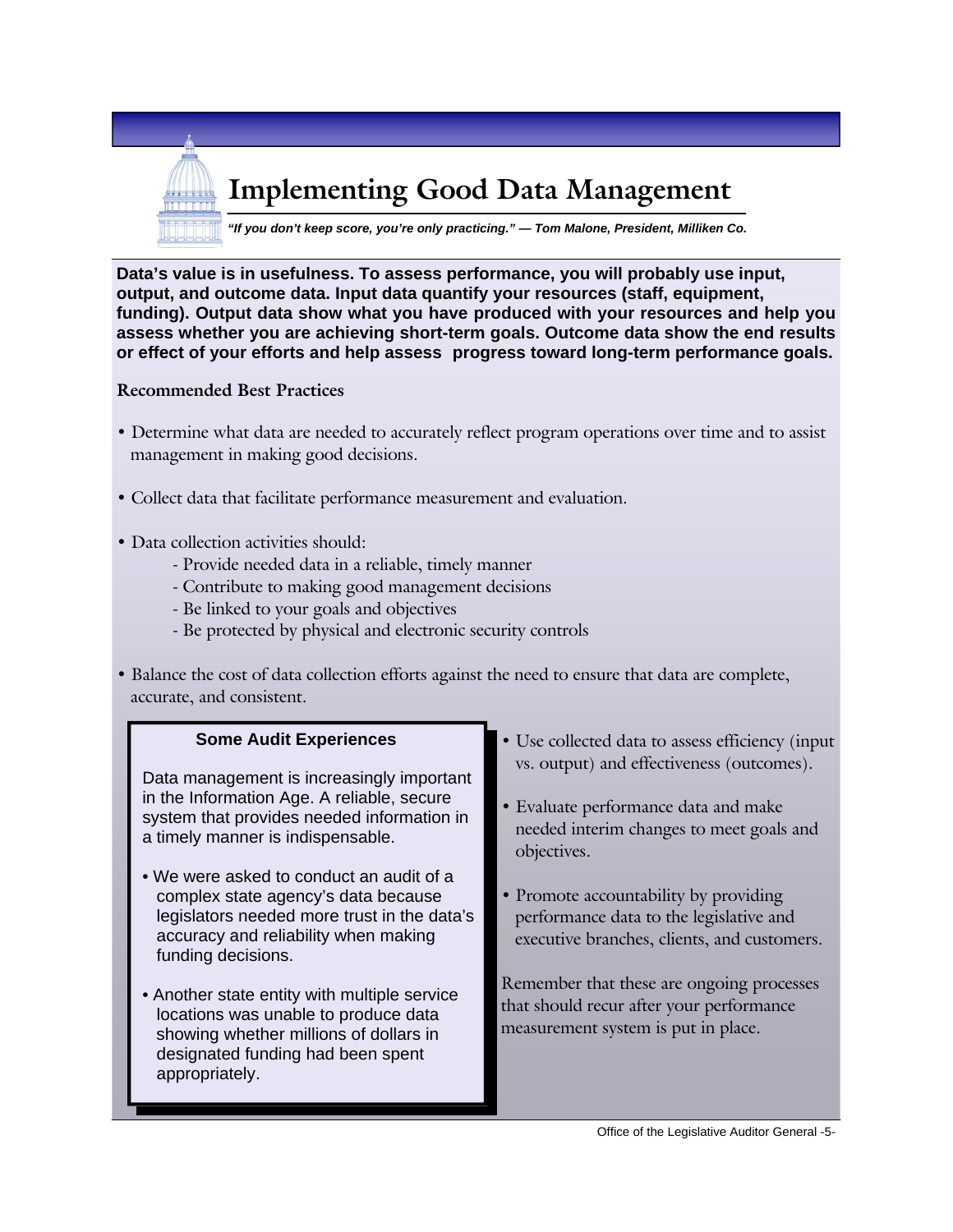

#### **It has been said that employees are the most crucial resource in state government. Keep this in mind and develop and follow good human resource management policies and procedures.**

#### **Recommended Best Practices**

- Work with your HR representative or with the state's Department of Human Resource Management to determine the following:
	- The specific skills needed for your program to succeed
	- The skills and capabilities needed to cope with external factors affecting your program
	- The level of qualifications of your current staff relevant to accomplishing goals and objectives
	- The staffing levels needed to optimize efficiency
	- The skills to look for in recruits
- Determine what recruitment, retention, and separation strategies are needed to maximize program success.
- Develop a comprehensive program of human resource management to guide the screening and hiring, training, developing, and compensating of your employees.

| • Implement a clear, fair, and systematic                                                                                                                                                                                                                                                                                                                                                                                                                                                                                   |                                                                                                                                                                                                                                                                                                                                                                                                                                                                                                                                      |
|-----------------------------------------------------------------------------------------------------------------------------------------------------------------------------------------------------------------------------------------------------------------------------------------------------------------------------------------------------------------------------------------------------------------------------------------------------------------------------------------------------------------------------|--------------------------------------------------------------------------------------------------------------------------------------------------------------------------------------------------------------------------------------------------------------------------------------------------------------------------------------------------------------------------------------------------------------------------------------------------------------------------------------------------------------------------------------|
| <b>Audit Findings</b>                                                                                                                                                                                                                                                                                                                                                                                                                                                                                                       | employee performance appraisal program.                                                                                                                                                                                                                                                                                                                                                                                                                                                                                              |
| • In one audit we found the agency director<br>hiring relatives, including his children<br>(nepotism); employee morale and<br>effectiveness were adversely affected.<br>Another audit found unqualified relatives<br>being hired and then promoted above other<br>qualified applicants. This action lowered<br>employee morale and productivity.<br>• In a third agency, poor training and a lack<br>of management direction resulted in<br>inadequately prepared case workers,<br>reducing effectiveness and productivity. | • Develop employee and management<br>training programs based on a needs<br>assessment of program personnel.<br>• Consider career development programs that<br>benefit both employees and the<br>organization.<br>• Maintain access to counseling and employee<br>assistance programs and develop<br>appropriate discipline policies.<br>• Consider quality of work-life approaches,<br>such as flexible schedules, work teams, or<br>participative management as ways to<br>increase productivity and decrease employee<br>turnover. |
|                                                                                                                                                                                                                                                                                                                                                                                                                                                                                                                             |                                                                                                                                                                                                                                                                                                                                                                                                                                                                                                                                      |

-6- Best Practices for Good Management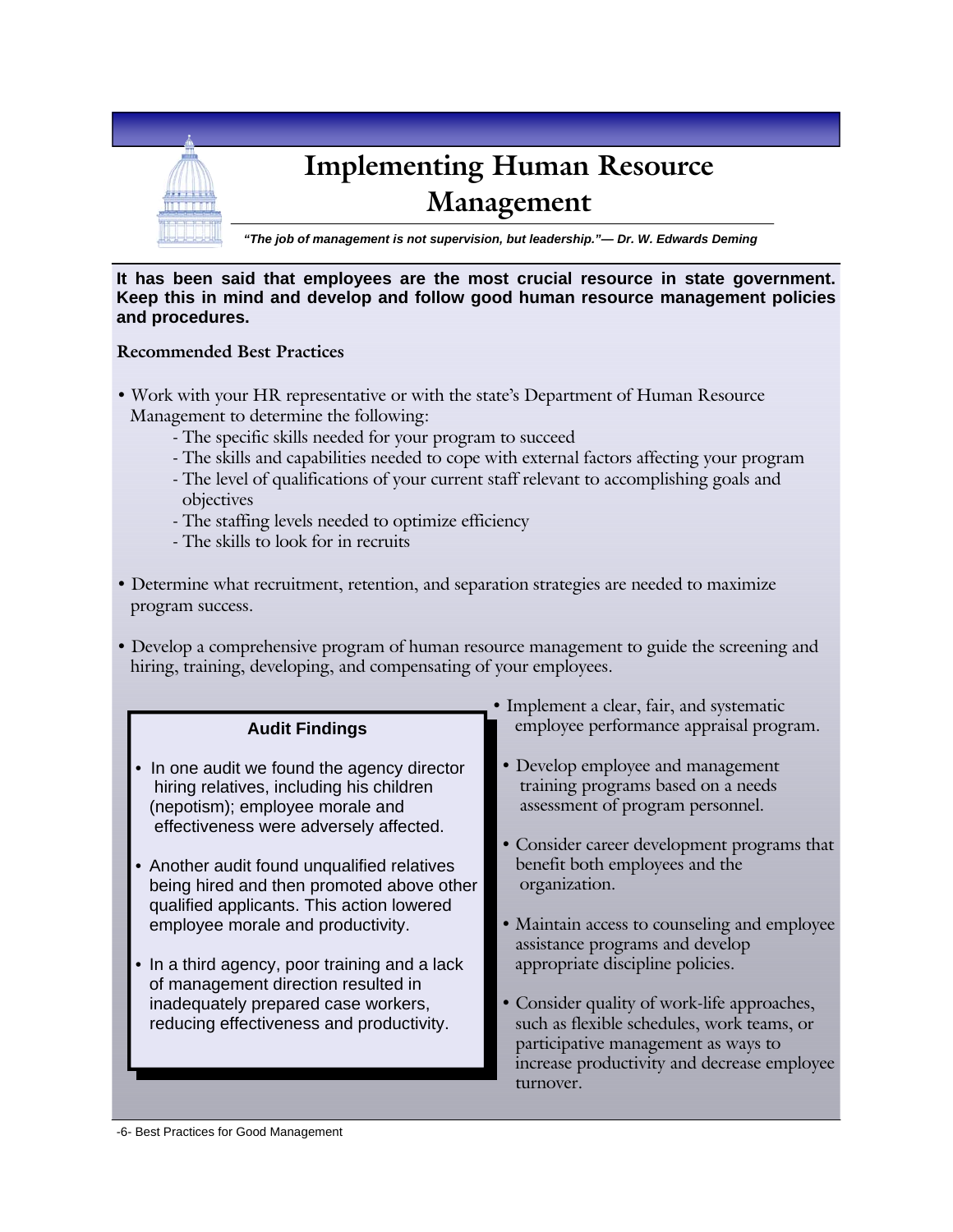## **Evaluating Means Measuring Performance**

*"There is nothing so useless as doing efficiently that which should not be done at all." — Peter F. Drucker* 

**Using collected data to measure how well the program is achieving its goals and objectives is the central best practice in the evaluation stage of the management control cycle. Remember that your data must be relevant, sufficient, and reliable.** 

#### **Key Definition**

**Performance Measurement:** The American Society of Public Administration (ASPA) defines performance measurement as "a method of measuring the progress of a public program or activity in achieving the results or outcomes that clients, customers, or stakeholders expect." Performance measures are indicators of how well the organization is achieving a specific goal or objective. Performance measures also show where programs are strong and where improvements are necessary. ASPA states that performance measurement is an important aspect of accountability in government.

#### **Some Audit Recommendations Related to Performance Measures**

We have sometimes recommended that a program develop performance measures to better assess how well it delivers its services to the public.

- In an audit of a recently created agency, we recommended the agency identify the performance standards needed to measure the effectiveness of its programs.
- This report also recommended that customers be surveyed and the feedback incorporated into the agency's strategic planning to improve service provision.
- Another recent report found that a customer service program within an agency needed to develop performance measures to foster improvements in timeliness and in customer satisfaction.

#### **Measuring Performance**

 Here are some characteristics of good performance measures. Ideal measures should be:

- Results oriented (focus on outcomes)
- Relevant (logically and directly relate to objectives)
- Responsive (reflect changes in performance)
- Valid (capture the information intended)
- Reliable (provide accurate, consistent data over time)
- Economical (justify the cost of collecting the data)
- Useful (provide information of value to the program)
- Comparable (allow direct comparison of performance with performance at different points in time)
- Compatible (match data included in existing systems)
- Clear (present information so that it is understood)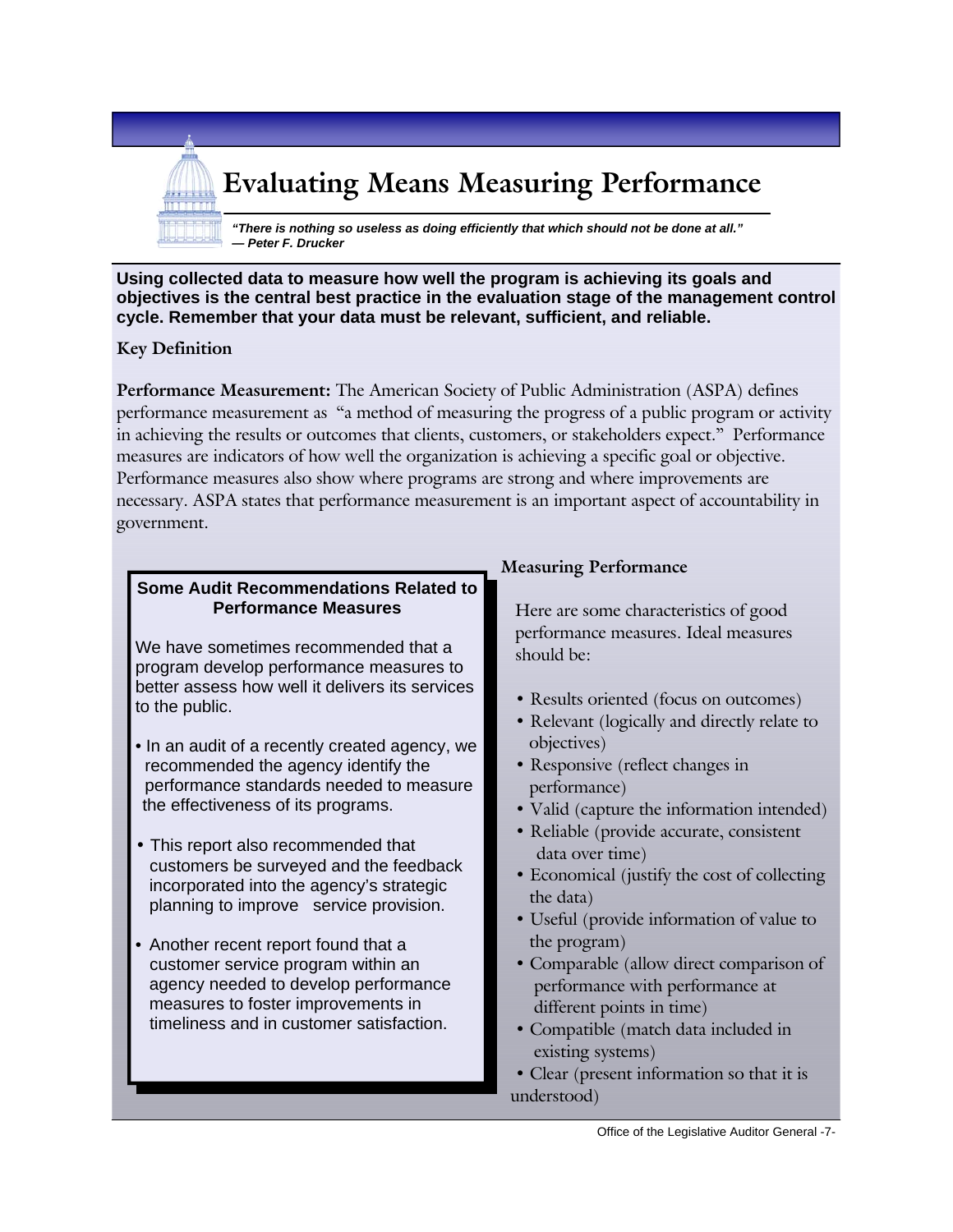#### **Recommended Best Practices**

- Monitor program performance on a continuous basis.
- Choose the essential few measures and focus your efforts there.
- Determine whether you are meeting the standards or benchmarks of similar programs. If not, analyze why.
- Evaluate whether the program is achieving its objectives. What effect would various interventions have?
- Assess whether the program is operating efficiently, effectively and in compliance with legislative intent.
- Develop methods to assess program productivity.
- Determine whether the program's financial benefits outweigh the costs. What is the return on investment? Conduct life-cycle cost analysis over the life of the program.
- Implement process analysis to assess whether the system operates efficiently per expectations. Flow chart or document processes; identify opportunities for improvement or streamlining.
- Use customer satisfaction surveys/comment cards to see if customers are satisfied. Conduct regular surveys. What about focus groups, interviews, or other methods for feedback?

Performance measures are tools that can help improve your effectiveness and efficiency. Use the best practices above to evaluate your performance and accomplish your goals and objectives.

#### **Benefits of Performance Measurement**

The following benefits of measuring program activities are some of the significant results of performance measurement. Performance measurement does the following:

- Enhances decision making
- Improves internal accountability
- Enhances public accountability
- Supports strategic planning and goal setting
- Allows entities to determine effective resource use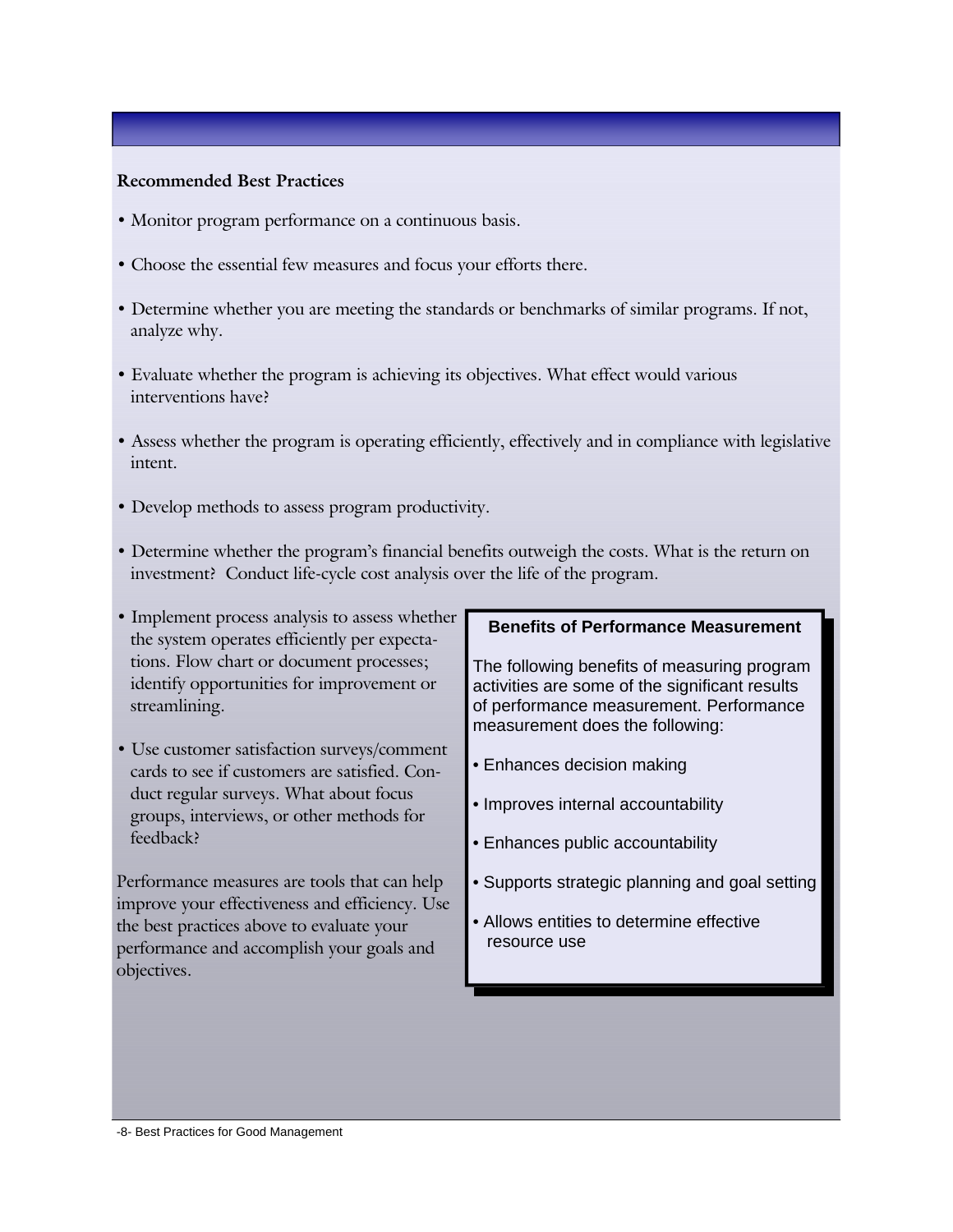

#### **This brochure has described some important best practices that occur within the planning, implementing, and evaluation phases of the management control cycle.**

It is important to remember that this cycle should foster continuous improvement in each iteration. As you work through the various parts of the cycle and as you repeat the cycle, your agency should increase in efficiency and productivity.

Remember that planning includes setting performance measures and evaluating performance (using those measures you developed). Implementing includes putting your policies to work on a daily basis and also collecting the data you will use in performance measurement. And finally, evaluating puts those performance measures and data to use as you assess your performance to date and determine where you can improve.



We hope this booklet has been helpful to you and your agency. If you have any questions concerning the pamphlet or the review, please call us at the Utah Legislative Auditor General's Office between 8 a.m. and 5 p.m. at (801) 538-1033.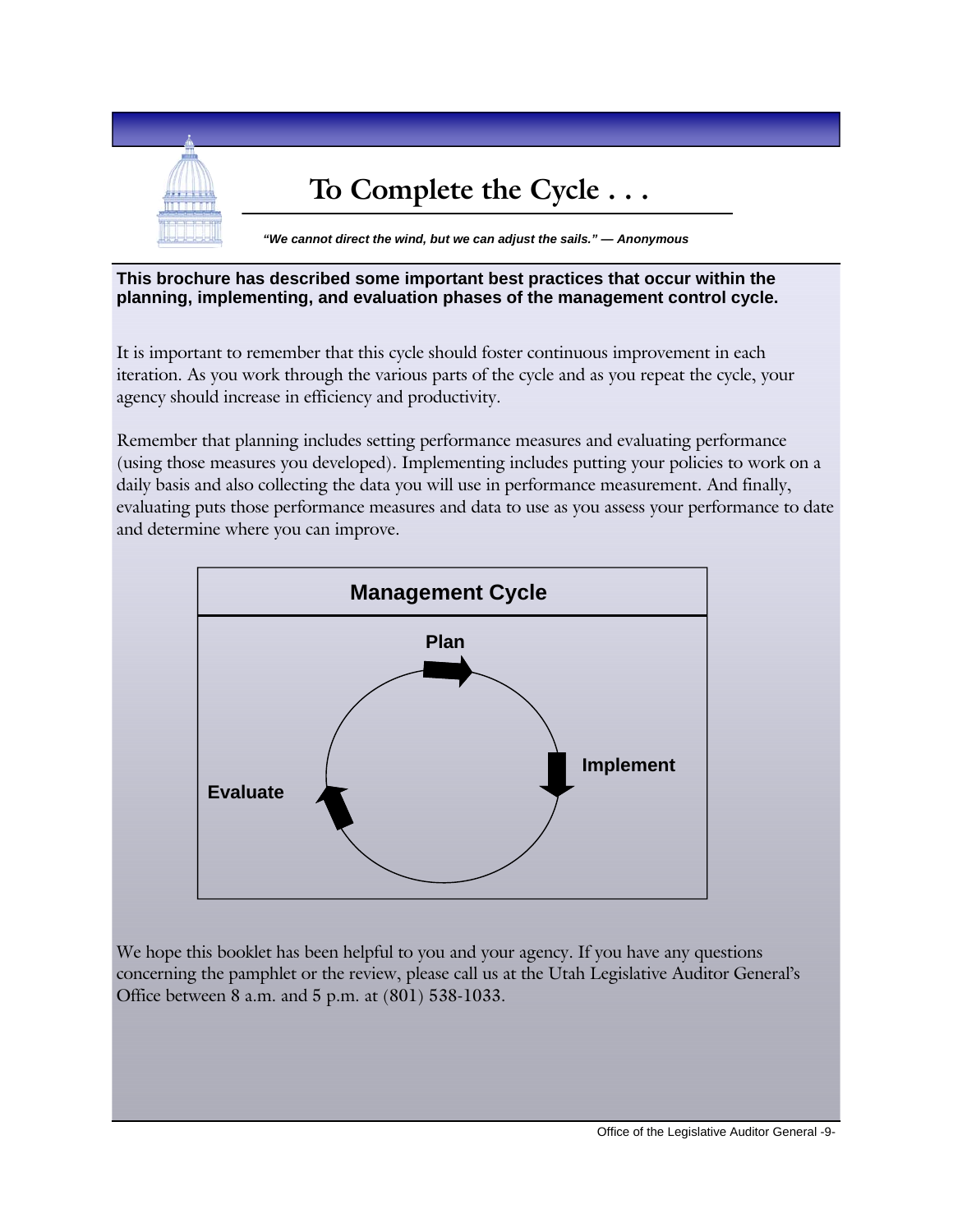

**Here is a performance measurement system used by the federal Department of Energy. Information on this system (and others) can be found on the "Additional Resources" page at the end of this brochure.** 

- **1. Identify the process flow.** This is the first and perhaps most important step. If your employees cannot agree on their process(es), how can they effectively measure them or utilize the output of what they have measured?
- **2. Identify the critical activity to be measured.** The critical activity is that culminating activity where it makes the most sense to develop a metric and define an individual performance measure within a process.
- **3. Set performance goal(s) or standards.** All performance measures should be tied to a predefined goal or standard, even if the goal is at first somewhat subjective. Having goals and standards is the only way to meaningfully interpret the results of your measurements and gauge the success of your management systems.
- **4. Establish performance measurement(s).** In this step, you continue to build the performance measurement system by identifying individual measures.
- **5. Identify responsible party/parties.** A specific entity (as in a team or an individual) needs to be assigned the responsibilities for each of the steps in the performance measurement process.
- **6. Collect data.** In addition to recording data, pre-analyze data in a timely fashion to observe any early trends and to confirm the adequacy of your data collection system.
- **7. Analyze/report actual performance.** The raw data are formally converted into performance measures, displayed in an understandable form, and disseminated in the form of a report.
- **8. Compare actual performance to goal(s).** In this step, compare performance, as presented in the report, to predetermined goals or standards and determine the variation (if any).
- **9. Are corrective actions necessary?** Depending on the magnitude of the variation between measurements and goals, some form of corrective action may be required.
- **10. Make changes to bring performance back in line with goals.** This step only occurs if corrective action is necessary. The actual determination of the corrective action is part of the quality improvement process, not the performance measurement process. This step is primarily concerned with improvement of your management system.
- **11. Are new goals needed?** Even in successful systems, goals may need to be revised to establish ones that challenge an organization's resources, but do not overtax them. Goals and standards need periodic evaluation to keep up with the latest organizational processes.

-10- Best Practices for Good Management